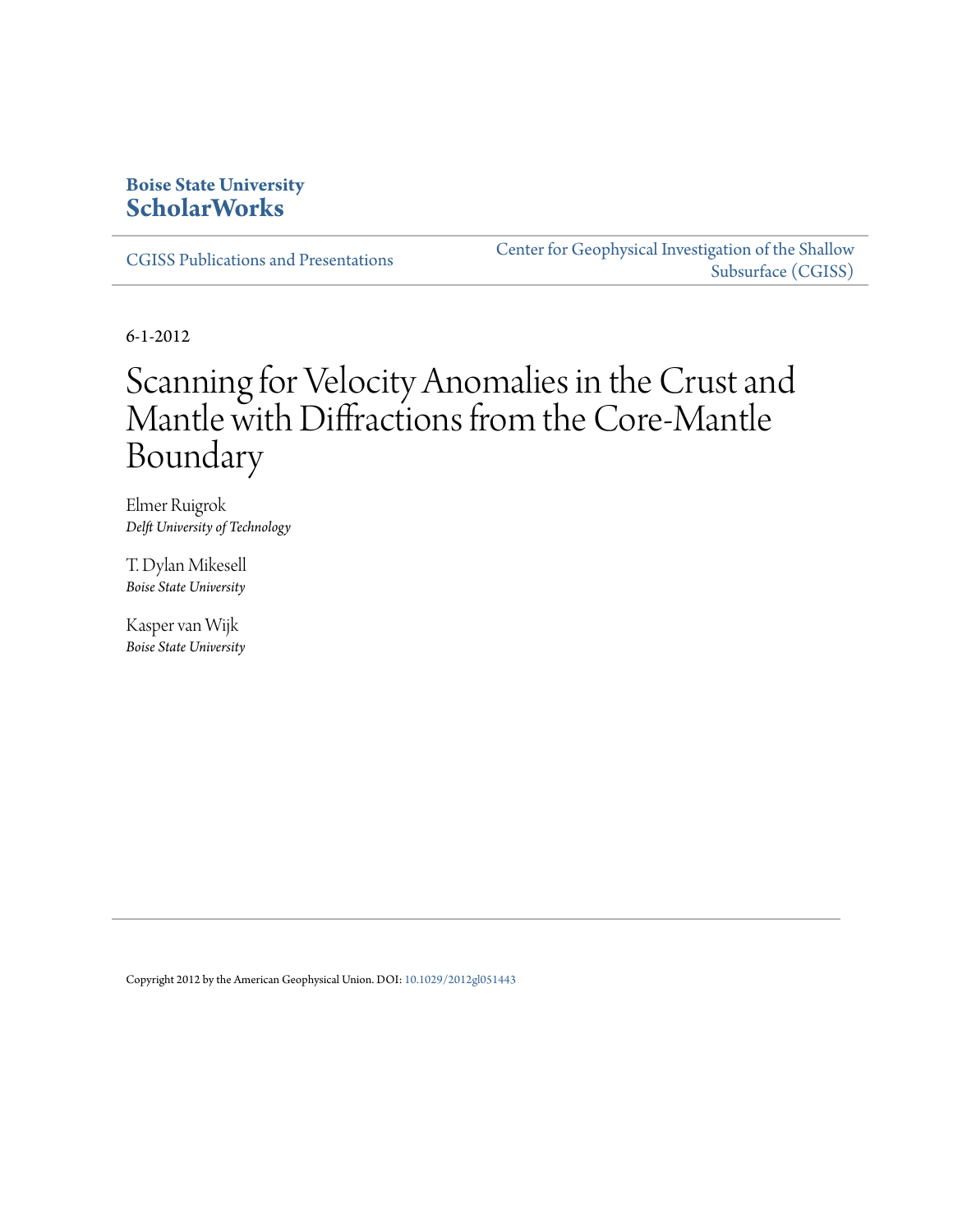## Scanning for velocity anomalies in the crust and mantle with diffractions from the core-mantle boundary

Elmer Ruigrok,<sup>1</sup> T. Dylan Mikesell,<sup>2,3</sup> and Kasper van Wijk<sup>2</sup>

Received 21 February 2012; revised 12 April 2012; accepted 13 April 2012; published 1 June 2012.

[1] A novel method, based on differential arrival times of diffractions from the core-mantle boundary, swiftly scans for seismic velocity anomalies in the crust and mantle below an array of seismometers. The method is applied to data from the USArray and the large-scale structural features in the western United States are resolved. High lateral resolution is achieved, but structure is averaged over depth. As such, this method is complementary to surface-wave and tomographic body-wave methods, where averaging takes place in the lateral sense. Processing and data-volume requirements involved are minimal. Therefore, this method can be applied during the early stages of array deployment, before the necessary data is acquired to obtain accurate inversion images. The quick scanner can be used to identify features of interest, upon which the array could be refined. Citation: Ruigrok, E., T. D. Mikesell, and K. van Wijk (2012), Scanning for velocity anomalies in the crust and mantle with diffractions from the core-mantle boundary, Geophys. Res. Lett., 39, L11301, doi:10.1029/2012GL051443.

## 1. Introduction

[2] The Earth's velocity model is one-dimensional (1D) only to first order. Lateral variations exist not only in the lithosphere, but also in the transition zone and the lower mantle. These variations were discovered by inverting surface-wave velocity dispersion data [Knopoff, 1961], bodywave arrival times [Aki et al., 1977], and a combination of both [Masters et al., 1996]. Although all of these inversion methods have proven valuable, they share one major disadvantage: they require large data volumes and many computing and human analysis hours before a final model is obtained. For example, the velocity model of Burdick et al. [2010] requires the inversion of 1,390,000 travel-time residuals.

[3] Here, we consider the use of differential times of  $P_{diff}$ , the P-wave diffraction along the core-mantle boundary (CMB). This diffracted arrival has a distinct difference when compared to other body-wave arrivals: ray paths of a coremantle diffraction do not deviate significantly until at the receiver side (Figure 1). Consequently, arrival-time

Copyright 2012 by the American Geophysical Union. 0094-8276/12/2012GL051443

perturbations measured across an array of receivers can be attributed to receiver-side structure. In the following sections we show that just a few  $P_{diff}$  arrivals suffice to identify the major crust and mantle anomalies in the western US, without doing any inversion. We first describe the method, and in subsequent sections apply the method to 1D and 2D distributions of USArray stations.

#### 2. Crosscorrelation Method

[4] We can represent a diffraction due to a unit source at position  $x_S$  recorded at receiver position  $x_A$  in the frequency domain as

$$
u(\mathbf{x}_{\mathcal{A}}, \mathbf{x}_{\mathcal{S}}, \omega) = A(\mathbf{x}_{\mathcal{A}}, \mathbf{x}_{\mathcal{S}}, \omega) e^{j\omega (T_{\downarrow \mathcal{A}} + T_{\neg \mathcal{A}} + T_{\uparrow \mathcal{A}})} s(\omega), \tag{1}
$$

where  $A(\mathbf{x}_A, \mathbf{x}_S, \omega)$  is an amplitude term that describes the amplitude loss over the travel path,  $s(\omega)$  is the source spectrum, *j* is the imaginary unit and  $\omega$  is the angular frequency.  $T_{\downarrow A}$ ,  $T_{\rightarrow A}$  and  $T_{\uparrow A}$  are travel-time segments between the source and diffractor, along the diffractor and between the diffractor and receiver, respectively (Figure 1). A similar expression can be written for this diffraction induced by the same source, but detected at station  $x_{\beta}$ . If we consider one source and receivers that lie on the same great circle path, as in Figure 1, the ray paths from source to diffractor overlap and we can use the equality  $T_{\downarrow A} = T_{\downarrow B}$ . Crosscorrelating the diffraction arrivals, using the above equality and neglecting amplitude terms, yields the relationship

$$
u(\mathbf{x}_{\mathcal{A}}, \mathbf{x}_{\mathcal{S}}, \omega)^* u(\mathbf{x}_{\mathcal{B}}, \mathbf{x}_{\mathcal{S}}, \omega) \propto e^{j\omega (T_{\rightarrow \mathcal{B}} - T_{\rightarrow \mathcal{A}} + T_{\uparrow \mathcal{B}} - T_{\uparrow \mathcal{A}})} |s(\omega)|^2.
$$
 (2)

The crosscorrelation result is a zero-phase wavelet  $(|s(\omega)|^2)$ with a maximum occurring at a lag time corresponding to the travel-time difference between both diffractions. Repeating the crosscorrelation between varying receiver positions  $x_B$ and a fixed reference receiver  $x_A$ , we estimate the travel-time difference function:

$$
tt_A(\mathbf{x}_A,\mathbf{x}_B,\theta)=T_{\rightarrow B}-T_{\rightarrow A}+T_{\uparrow B}(\theta)-T_{\uparrow A}(\theta). \hspace{1cm} (3)
$$

We parametrize the effective illumination by the source using the back-azimuth and ray parameter ( $\theta$  and  $p$ , respectively). If we assume the propagation velocity to be constant along the receiver-side of the diffractor, the source dependence of  $t_A$ is limited to  $\theta$ , which determines the ray path through the medium at the receiver side. We rewrite equation 3 in terms of  $p$  as

$$
tt_A(\Delta_{AB}, \theta) = p\Delta_{AB} + dT_{AB}(\theta), \qquad (4)
$$

where  $\Delta_{AB}$  is the epicentral distance between  $x_A$  and  $x_B$ . The receiver-side travel-time difference is now expressed in one term:  $dT_{AB}(\theta) = T_{\uparrow B}(\theta) - T_{\uparrow A}(\theta)$ . When  $dT_{AB}(\theta)$  is assumed to be known, equation  $(4)$  can be used to estimate  $p$ 

<sup>&</sup>lt;sup>1</sup>Department of Geoscience and Engineering, Delft University of Technology, Delft, Netherlands. <sup>2</sup>

<sup>&</sup>lt;sup>2</sup>Department of Geosciences, Boise State University, Boise, Idaho, USA.

<sup>&</sup>lt;sup>3</sup>Géoazur, UMR 6526, Université de Nice Sophia-Antipolis, CNRS, Observatoire de la Côte d'Azur, Valbonne, France.

Corresponding author: E. N. Ruigrok, Department of Geoscience and Engineering, Delft University of Technology, Stevinweg 1, 2628 CN Delft, Netherlands. (e.n.ruigrok@tudelft.nl)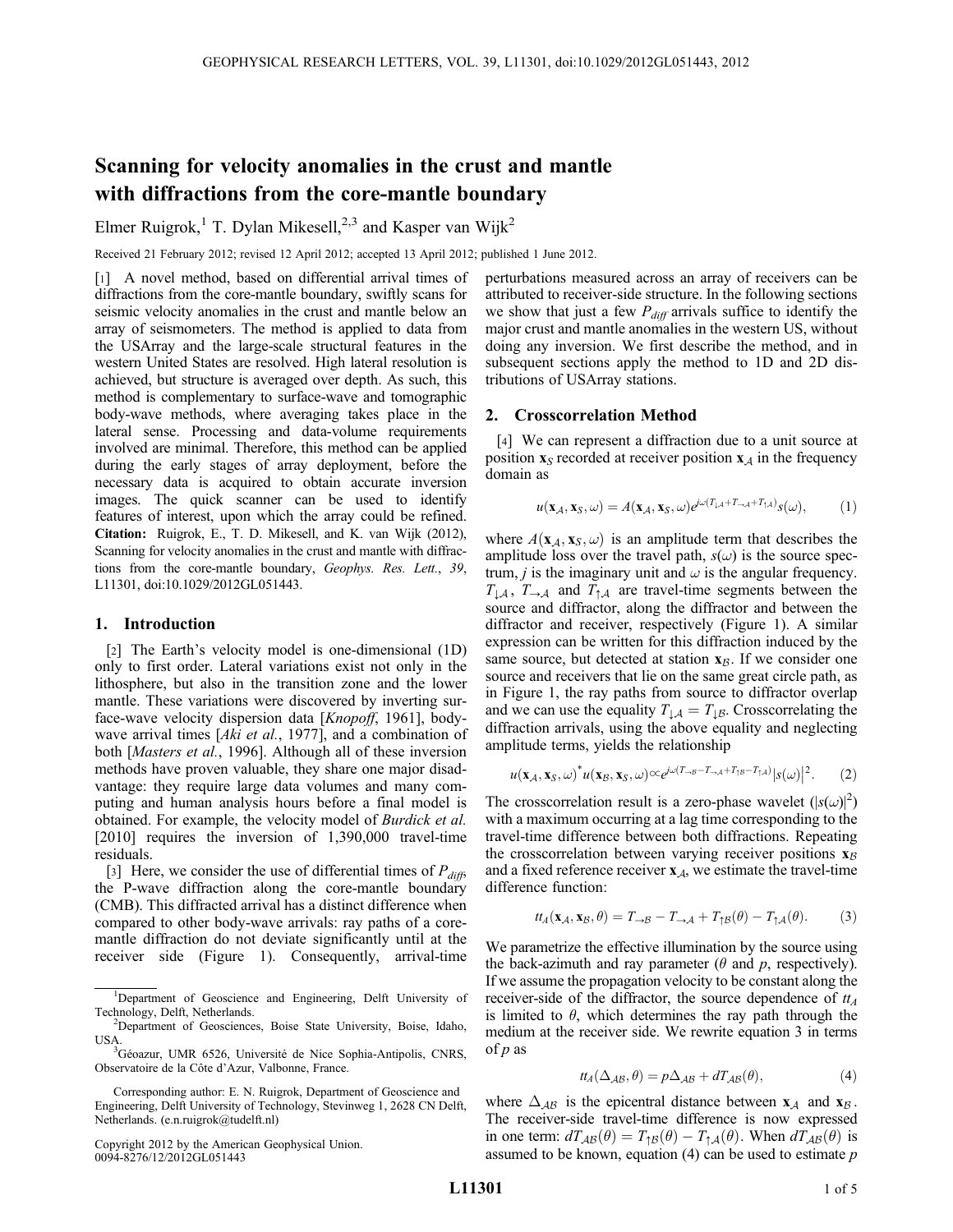

Figure 1. A cross-section of half the Earth showing  $P_{diff}$ arrivals from one source (blue star) and an array of receivers (green triangles). The travel-time segments at the source side, along the diffractor (i.e., core mantle boundary), and at the receiver side are denoted with  $T_1, T_{\rightarrow i}$  and  $T_{\uparrow i}$ , respectively, where  $_i$  is a receiver index.

[e.g., Wysession et al., 1999; Mikesell et al., 2009]. In this study we take an alternative approach. We assume  $p$  to be known and use equation (4) to estimate receiver-side anomalies. Note that  $p$  only needs to be known for the CMB-trajectory where the rays deviate (see Figure 1). Therefore, the CMB may strongly vary along parts of the path that overlap. The signal-to-noise of  $tt_A$  can be improved by averaging over multiple inline sources, since  $t_A$  is not a function of the source distance, nor of source depth (equation (4)).

### 3. Inline Scanning

[5] We apply the anomaly-scanner to a linear sub-array of USArray, shown in Figure 2. The data come from the  $Mw = 7.4$  Simeulue (Indonesia) earthquake, which occurred February 20, 2008. The event and the selected stations lie approximately along the same great circle path, so that the path from the earthquake to the CMB is constant for the entire sub-array. For each station we have the instrument-response function. We remove it from the data by implementing a deconvolution in the frequency domain. Subsequently we band-pass filter the vertical component seismograms between 0.01 and 0.12 Hz; a band in which there is little disturbance from the double-frequency microseism [Longuet-Higgins, 1950]. Then we isolate  $P_{diff}$  by applying a tapered time-window around the main pulse. The length of this time-window is of the order of the dominant period. Taking a longer time-window would increase the risk of including concurrent phases and reverberations from nonradially symmetric interfaces, which would bias the estimation of the receiver-side anomaly. After isolating  $P_{diff}$  we



**Figure 2.**  $P_{diff}$  travel-time anomalies for (upper figures) an inline configuration with one earthquake (blue circle) and a line of receivers (green triangles) and (lower figures) multiple earthquakes (colored circles) that are not inline with a line of receivers (i.e., line 21 from the USArray). (a and d) The configurations. (b and e) Correlation of the  $P_{diff}$  arrival at a purple reference station with its arrival on all other stations is used to find the  $P_{diff}$  travel-time anomalies. Dots represent the extracted anomalies at the different stations, and the lines are created through spline interpolation of these points. In Figure 2b the red and black lines denote the functions with and without a static correction for topography, respectively. (c) The waveform similarity between the  $P_{diff}$  arrival at the reference station and all the other stations. On the right-hand side of Figure 2e, the average back-azimuths for the 5 earthquakes are given.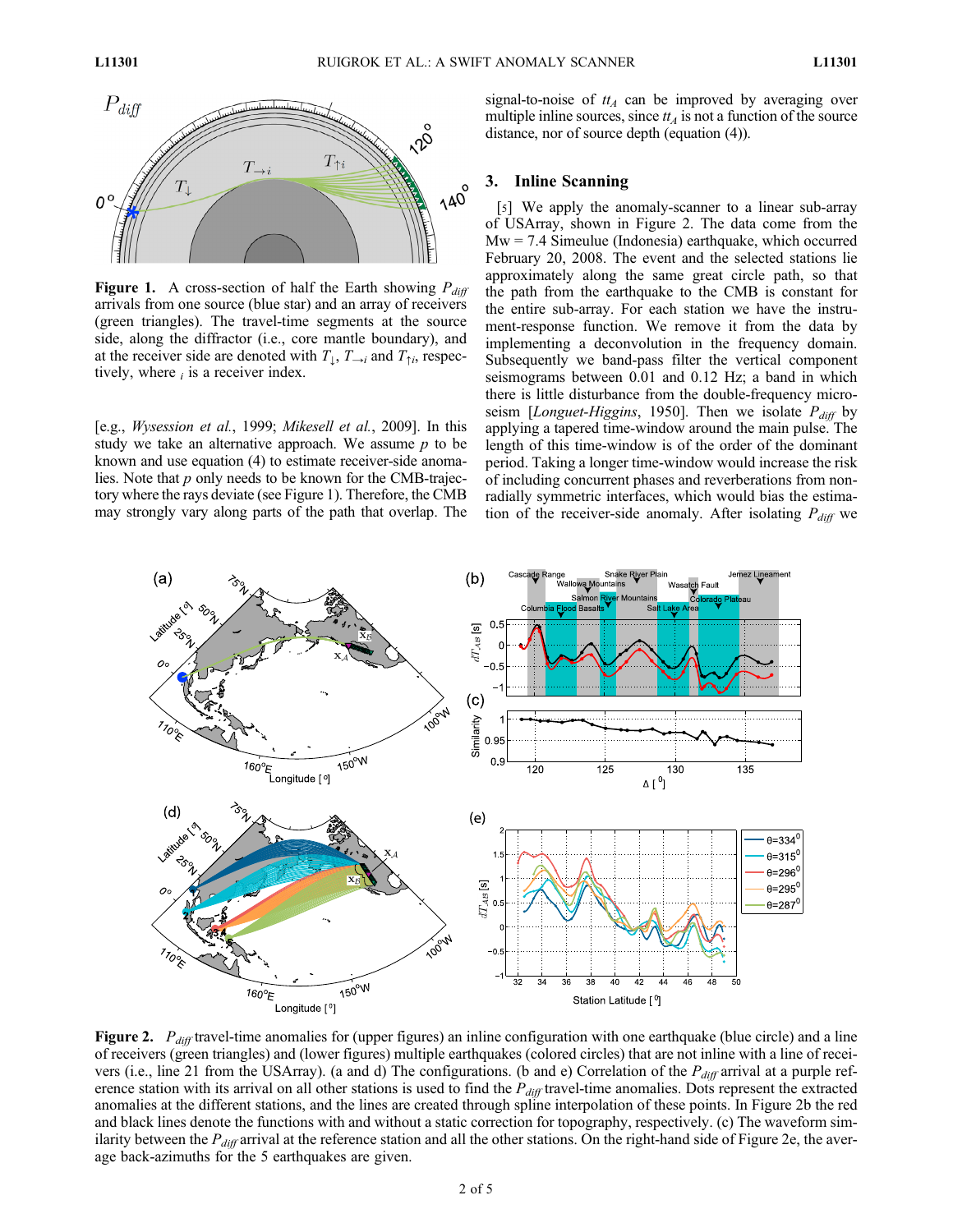crosscorrelate  $P_{diff}$  at the reference station with  $P_{diff}$  at all the other stations. From the crosscorrelations we estimate the differential travel-time function (equation (4)), which to first order is a linear function through the origin, with slope p. This feature has been observed for shallower applications in seismology, and termed the "virtual refraction" by Mikesell et al. [2009]. We largely remove this linear term by assuming a reference ray parameter of 4. 66 s/deg (Figure S1 in the auxiliary material explains how we found this value), leaving the receiver-side anomaly,  $dT_{AB}(\theta)$  (Figure 2b, black line).<sup>1</sup> To eliminate topography as the source of these anomalies, we generate a static correction based on an upper-crustal velocity of 5.8 km/s. Applying the static yields the red line in Figure 2b. This correction shows that topography does lead to a significant time delay, but has little influence on the overall shape of the anomaly.

[6] Equation (2) assumes that the wavelets of  $P_{diff}$  at the two receiver locations are identical. However, this wavelet might vary due to propagation effects and the radiation pattern of the source. We check the validity of this assumption by computing the waveform similarity (the maximum amplitude of the crosscorrelation between  $x_A$  and  $x_B$ , scaled by the maximum amplitude of the autocorrelation at  $x_A$ ). A value of one means the effective source wavelets are identical. Figure 2c shows that the similarity is high throughout and only decays slowly from the reference trace, which indicates that the subtle changes in the wavelet of  $P_{diff}$  are not the source of the observed anomaly. Instead, travel-time anomalies of Figure 2b correlate with large-scale known features under the receivers. For example, positive anomalies correlate with known elevated temperatures in the crust and mantle, some of which have surface expressions in the form of volcanism. In Figure 2b, the Cascade Range displays a positive anomaly (i.e., decreased velocity), related to active volcanism. Similar correlations can be seen for the Wallowa Mountains and Snake River Plain. Stations near the Wasatch Fault and just north of the Jemez Lineament also show a positive anomaly. Near these stations there are currently no surface expressions of volcanism, but these stations are just north of known volcanic areas. Negative  $P_{diff}$  travel-time anomalies are present below the Columbia Flood Basalts and the Colorado Plateau, where subsurface velocities are known to be relatively fast [e.g., Obrebski et al., 2011].

[7] The CMB region below the Pacific is known to be heterogeneous [*Wysession et al.*, 1999]. In Figure 2 we assumed a  $p = 4.66$  s/deg to remove the main linear trend in the  $P_{diff}$  arrival times. *Wysession et al.* [1999] found values between 4.41 and 4.90 s/deg for raypaths crossing the Pacific. Figure S2 shows the anomaly-function for  $p$  values ranging from 4.4 to 4.9 s/deg, with steps of 0.1 s/deg. Realistic structural trends remain only at  $p$  values near 4.66 s/deg.

[8] To obtain a measure of the accuracy of the inline scan, we extract the receiver-side anomaly for three more earthquakes. We use the same station array as in Figure 2. These earthquakes are again from the Sumatra region and are therefore still approximately inline with the array. Figure S3 shows the anomaly functions for the individual earthquakes as well as the mean anomaly

function. The average standard deviation from the mean anomaly function is 0.163 s.

#### 4. Testing for Source-Side Anomalies

[9] The linear configuration underlying equation (4) means that travel-time anomalies can be attributed to the receiver-side. However, this configuration (Figure 2a) is not practical to create a 2D anomaly map. Each line of receivers would require an earthquake – or earthquakes – on the great circle path through the line of receivers, and the results for different lines could not easily be combined to create a single anomaly map. Therefore, we extend the  $P_{diff}$  travel-time anomaly scanner to 2D seismic arrays.

[10] When the source and receivers do not lie along the same great-circle path (i.e., in one plane), the source-side ray paths do not overlap, and we need to include the source-side anomaly term:

$$
dT_{AB}(\tilde{\theta}) = T_{\downarrow B}(\tilde{\theta}) - T_{\downarrow A}(\tilde{\theta}) + T_{\uparrow B}(\tilde{\theta}) - T_{\uparrow A}(\tilde{\theta}), \tag{5}
$$

where  $\theta$  is now an average back-azimuth.

[11] To test the significance of the source-side anomaly term, we select an approximately North-south line of 28 seismic stations from the USArray (Figure 2d). This line crosses various tectonic regions, among others, the eastern edge of the Rocky Mountains. During the time these stations were active (Sept. 2008 to Aug. 2010), numerous  $P_{diff}$  arrivals were recorded, especially from earthquakes in Southeast Asia. Due to the large distance traversed by  $P_{diff}$  ( $\Delta$  can be  $100-150^{\circ}$ ), some arrivals have a poor signal-to-noise ratio. Therefore, we only consider five events with  $Mb > 6.5$ , with easily identifiable  $P_{diff}$  arrivals in the seismic record. The reference station is the purple triangle in Figure 2d, and we apply the same processing as in Section 3 to estimate  $P_{diff}$ travel-time anomalies for each of the five earthquakes. Figure 2e displays the travel-time anomalies as a function of station latitude, for the five different earthquakes. Although there are differences between the five functions, the major features (high-amplitude and relatively small wavelength) are common to all. This leads to the conclusion that sourceside features and variations in velocity along the CMB are secondary.

[12] Residual linear trends are to be expected among the five events because we know that the lower mantle below the Pacific is heterogeneous [*Wysession et al.*, 1999]. Therefore, it is formally not correct to assume a constant  $p$  for each event when removing the linear term in equation (4). The average remaining linear trend in Figure 2e is  $-0.087$  s/deg. The standard deviation  $\sigma$  of this linear trend is 0.028 s/deg. This  $\sigma$ is almost three times as high as for closely located sources (Figure S3). Still, it is only 0.6% of the reference ray parameter (4.66 s/deg), indicating that there is – on average – little velocity variation over the different CMB paths as depicted on Figure 2d.

[13] In summary, even though there are some differences in trend and local  $P_{diff}$  travel times, generally the same travel-time anomalies are recovered in Figure 2e for each of the five events. Therefore, the influence of source-side velocity anomalies in equation (5) turns out to be small with respect to the receiver-side anomalies. A positive velocity anomaly in the South is correlated to unstable Proterozoic terranes and a negative velocity anomaly in the North is the

<sup>&</sup>lt;sup>1</sup>Auxiliary materials are available in the HTML. doi:10.1029/ 2012GL051443.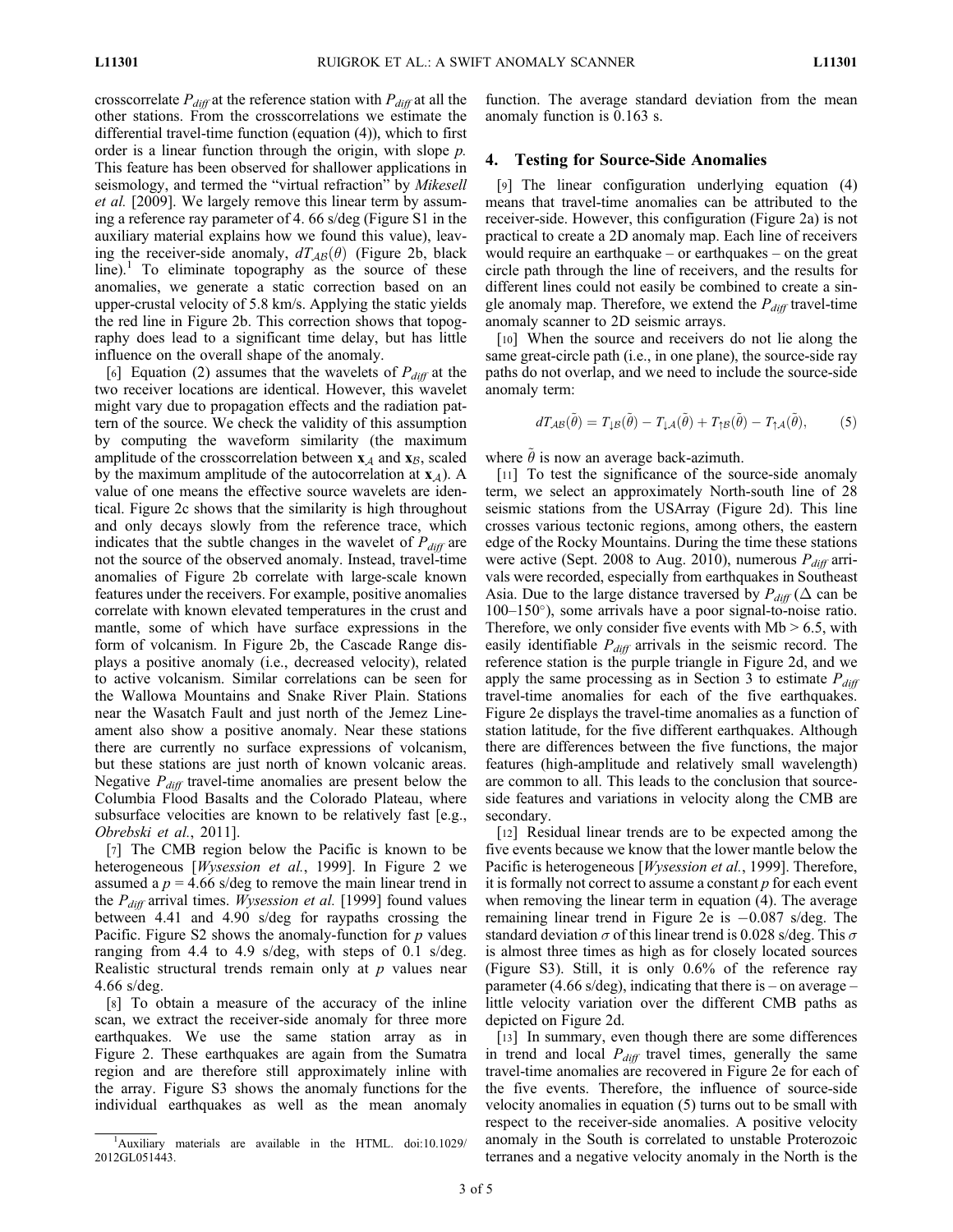

Figure 3. (a) The location of USArray stations used in this study (green triangles) projected onto a topographic map of part of the USA. The reference station at position  $x<sub>A</sub>$  is indicated by the purple triangle. (b) Illumination map – the colored lines denote the back-azimuth to the earthquakes, and these correspond to the colors of the circles in the inset (Indonesian Archipelago). (c)  $P_{diff}$  travel-time anomaly map, combined with 1) the primarily Holocene volcanism (red triangles, source: http:// www.volcano.si.edu/); 2) USArray stations used in this study (black dots); 3) the station locations used in Figures 2a–2c (NE-SW subarray of white triangles) and Figures 2d and 2e (N-S subarray of white triangles).

result of a stable Archean lithosphere. Superposed on these large features are smaller-scale travel-time perturbations common to all five earthquakes, but difficult to correlate with known features using just one line. In the following section, we neglect the source term in equation (5) and image receiver-side anomalies in a 2D sense.

## 5. Map Scanning

[14] Since 2006 USArray seismic stations have covered a large part of the USA. Most stations are moving from the West to the East in a roll-along fashion (the transportable array), see Levander et al. [1999]. Simultaneously, there is a reference network consisting of permanent stations. We use data from September of 2007 to June of 2010 to image receiver-side anomalies from the West Coast to the Great Plains. The distribution of stations used in this study is depicted in Figure 3a. The permanent and quiescent station TA.R11A in Nevada ( $x_A$  = 38.3489°N, 115.5854°W) is used as the reference station to scan for heterogeneity in the crust and mantle using the  $P_{diff}$  arrival from nine earthquakes with  $Mb > 6.5$ . These events occurred around the Indonesian Archipelago (Figure 3b, inset) such that most of the great-circle paths cross Alaska. Hence, the contiguous USArray stations are illuminated with a back-azimuth close to NW, as shown in Figure 3b. On the same figure, swaths of North-south stations that were simultaneously active for a given event can be recognized. We select a total of 4076 arrival times for 993 different stations. Thus, each station is illuminated on average by  $\sim$ 4 events.

[15] For each event in Figure 3b (inset), we cross-correlate the windowed  $P_{diff}$  arrival at  $\mathbf{x}_A$  with all other available stations. We extract the differential travel-time function and remove the linear term to isolate the receiver-side travel-time anomaly  $dT_{AB}(\theta)$ . To remove the linear term we use a fixed ray parameter  $p = 4.66$  s/deg (equation (4)). We average the travel-time anomalies at each station over the available events to suppress non-stationary noise. A static correction is applied in the same way as the example in Section 3. Finally, we remove the mean from the entire 2D anomaly function (1.12 s is added) and perform a bi-cubic interpolation, resulting in the anomaly map of Figure 3c.

[16] The receiver-side anomaly map is an integration over the entire ray path from the CMB to the Earth's surface. This path is more than 3000 km long. However, the largest heterogeneity is expected near the Earth's surface, where rays converge onto the stations. To first order, the anomaly map shows similar features to those from travel-time or velocity inversion models of the western USA [e.g., Schmandt and Humphreys, 2010; Burdick et al., 2010; Obrebski et al., 2011; Ritzwoller et al., 2011]. Slow velocities (positive travel-time anomalies) in the west are related to magmatotectonic activity while high velocities (negative travel-time anomalies) in the east are related to stable Archean lithosphere. The slowest anomalies correlate well with Cenozoic volcanic activity (red triangles in Figure 3c). Positive traveltime anomalies below South-Dakota and Texas are likely related to thick sedimentary packages, where the extra time lag through the sediments is not compensated by a thinner crust. Figure S4 compares our results with a recent inversion model by Obrebski et al. [2011].

#### 6. Discussion

[17] This new method resembles P- and S-wave residual mapping [e.g., Dziewonski and Anderson, 1983; Martynov et al., 2004]; however, rather than comparing the observed arrival time at  $x_B$  with a synthetic arrival at  $x_B$ , we compare the relative arrival time between  $x_A$  and  $x_B$ , after a correction for the differential CMB path. When looking at